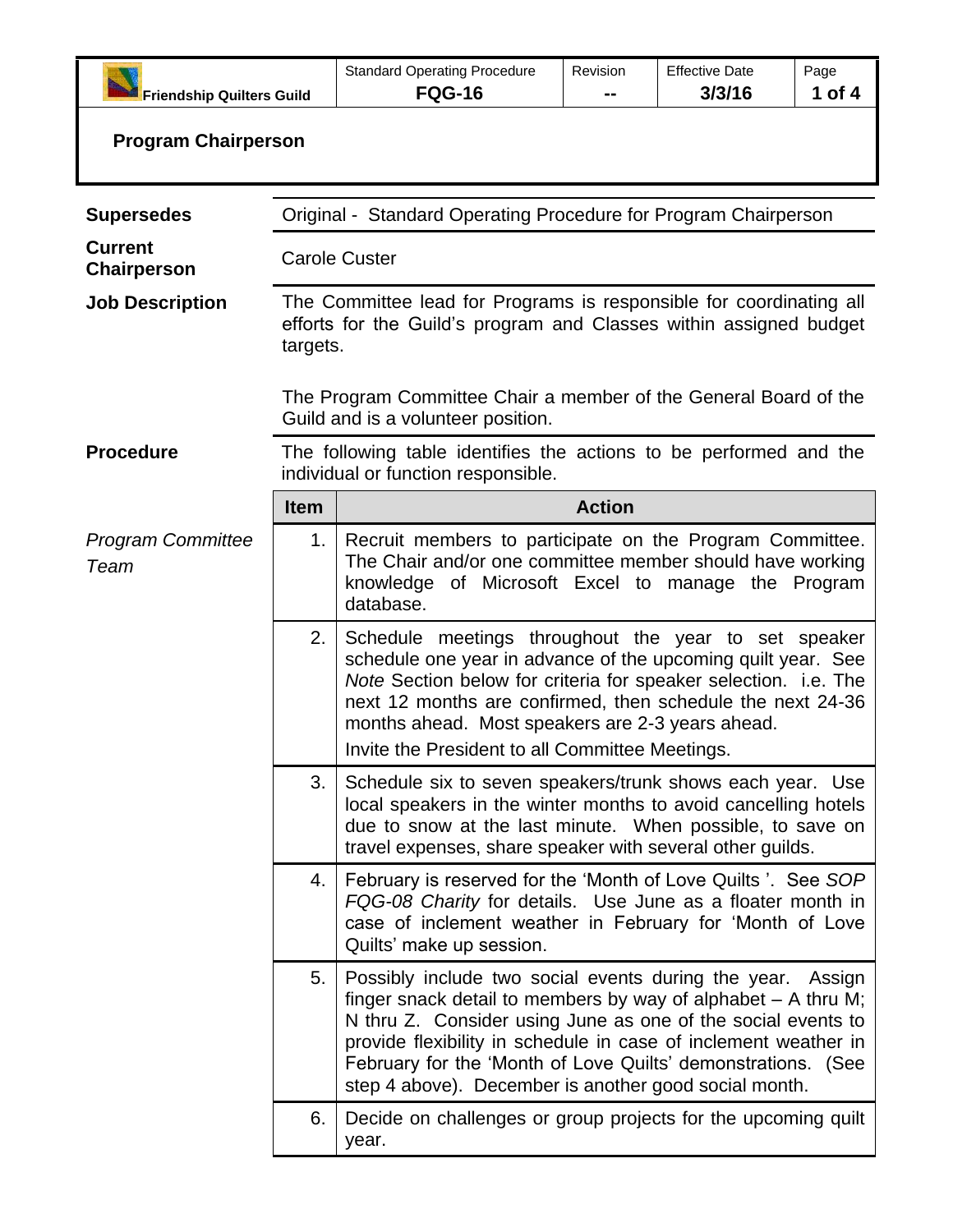## *QUILT SHOW CHAIRPERSON*

|                                        | <b>Item</b> | <b>Action</b>                                                                                                                                                                                                                                                                                                                                                  |  |  |
|----------------------------------------|-------------|----------------------------------------------------------------------------------------------------------------------------------------------------------------------------------------------------------------------------------------------------------------------------------------------------------------------------------------------------------------|--|--|
|                                        | 7.          | Team members need to participate in scheduled meetings and<br>inform Chair of contacts, contracts, and confirmations.                                                                                                                                                                                                                                          |  |  |
|                                        | 8.          | Keep a list of possible speakers. Keep notes one these and<br>share findings with team thru emails or at meetings.                                                                                                                                                                                                                                             |  |  |
| <b>Contacting Potential</b><br>Speaker | 9.          | Contact potential speaker(s) either by phone or email as to<br>their availability and fees.<br>Include hotel and mileage<br>requirements. If class is being held ensure to account for<br>additional costs such as hotel, supplies, and books.                                                                                                                 |  |  |
|                                        | 10.         | If committee member identifies a speaker, present information<br>If speaker is affordable then Chair will<br>and fees to Chair.<br>approve the commitment.<br>Many speakers have their own<br>contracts. Forward that to Chair for review.                                                                                                                     |  |  |
|                                        | 11.         | Send the FQG contract (and theirs) to approved speaker by<br>scanning, email, or snail mail. If mailed provide 2 copies - one<br>for presenter; one to be sent back to Program Committee<br>contact. These contracts should be filed in a binder.                                                                                                              |  |  |
|                                        | 12.         | Update information to in Program Database. NOTE: Limit<br>who has access to the database.                                                                                                                                                                                                                                                                      |  |  |
|                                        | 13.         | If needed, provide speaker information on local hotels.<br>Let<br>them book their room and present invoice at the meeting.                                                                                                                                                                                                                                     |  |  |
|                                        | 14.         | Request a bio of the speaker at the time of writing the contract.<br>Write article about speaker. Save this until the month prior to<br>the speaking date. Then send a copy to the Guild Newsletter<br>Editor and the Publicity Chairperson and the Program Chair.                                                                                             |  |  |
|                                        | 15.         | Confirm speaker's attendance 2-4 weeks before scheduled<br>event. Provide speaker with church and dinner addresses and<br>start time as well as the Handler's contact information. Ensure<br>that you receive a CONFIRMATION if sending an email.<br>Otherwise pick up the phone. Remind speaker that we require<br>an invoice at the meeting. Copy the Chair. |  |  |
|                                        | 16.         | On the night of the event the Handler should meet the speaker<br>for dinner. If you cannot do so, ensure that another Program<br>Committee Team member will take your place.                                                                                                                                                                                   |  |  |
|                                        | 17.         | A Program person will introduce speaker at the Guild meeting.                                                                                                                                                                                                                                                                                                  |  |  |
|                                        | 18.         | Program person will provide all invoices and receipts to<br>Treasurer. Ensure Treasurer provides payment to speaker.                                                                                                                                                                                                                                           |  |  |
|                                        | 19.         | Thank the presenter in person. A follow-up email is nice to<br>give welcomed feedback from members.                                                                                                                                                                                                                                                            |  |  |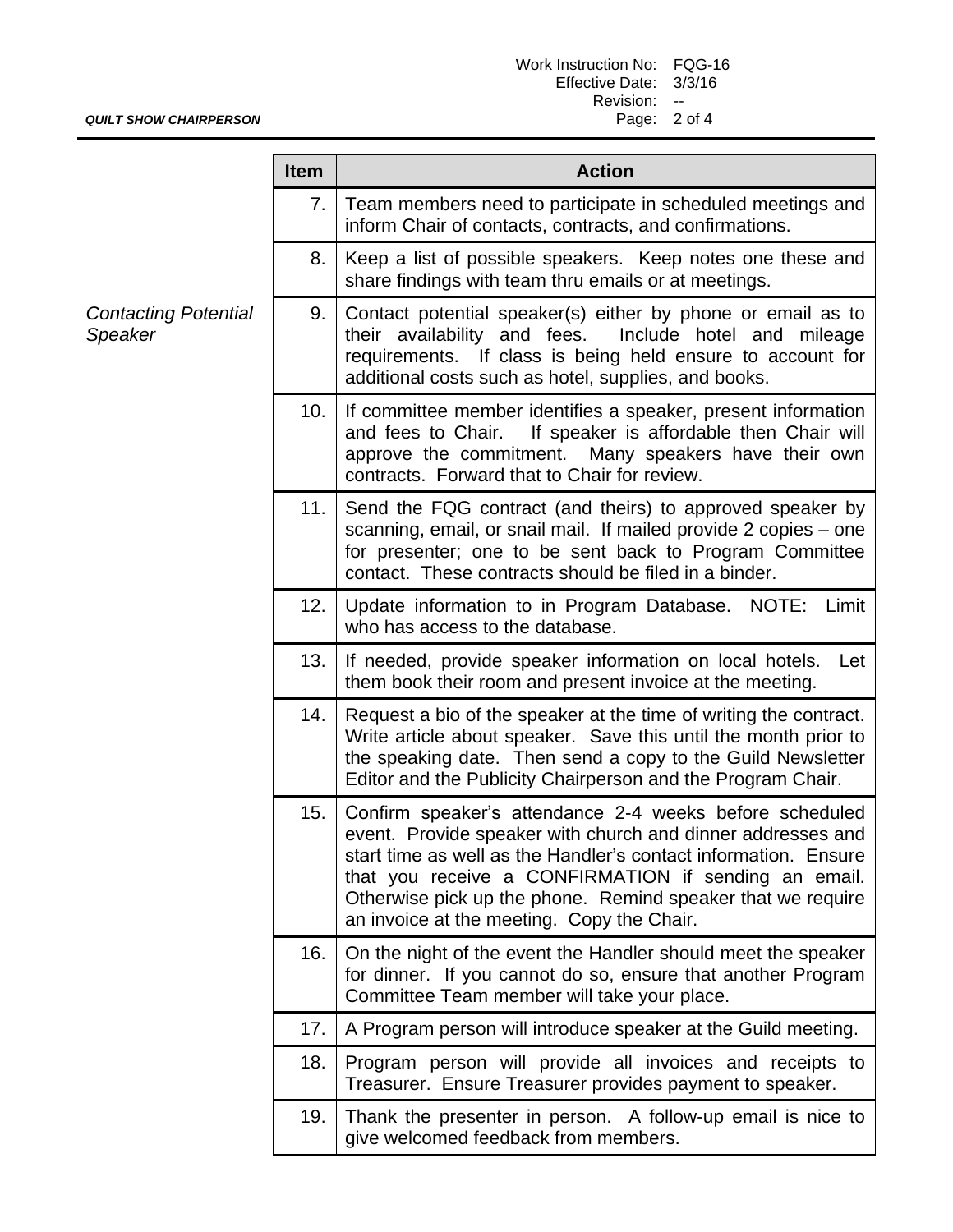| Work Instruction No: FQG-16 |  |
|-----------------------------|--|
| Effective Date: 3/3/16      |  |
| Revision:                   |  |
| Page: 3 of 4                |  |

*QUILT SHOW CHAIRPERSON* **Item Action**

|                | item | <b>Action</b>                                                                                                                                                                                                                                                                                                                                                                                                                                     |
|----------------|------|---------------------------------------------------------------------------------------------------------------------------------------------------------------------------------------------------------------------------------------------------------------------------------------------------------------------------------------------------------------------------------------------------------------------------------------------------|
| <b>Classes</b> | 20.  | Schedule classes with speaker or other quilt experts.<br>May be<br>done in conjunction with Eternal Quilters. All expenses are<br>incorporated into the price of the class and donation to church<br>building. The church is most reasonable building. No funding<br>is provided by the Guild. Check the contract with OPTIONS to<br>cancel class is enrollment is not covering expenses.<br>Invite<br>other local guilds to increase enrollment. |
|                | 21.  | Contact the Church representative for facility availability.<br>Church phone number 410-859-0022 (church secretary).                                                                                                                                                                                                                                                                                                                              |
|                | 22.  | Provide sign-up sheet at the General monthly meeting at least<br>one month prior to class. Classes must be paid at time of<br>sign-up. Sending a notice to members by email with pictures<br>allows time for members to check calendars before signing up.                                                                                                                                                                                        |
|                | 23.  | Class information should be advertised to our guild, Eternal's<br>guild if including and to our Newsletter Editor at least two<br>months prior to class.                                                                                                                                                                                                                                                                                          |
|                | 24.  | Two to four weeks prior to the class, confirm with church<br>secretary. If the church needs the room, we may get cancelled<br>or moved to a location other than our meeting room. See Step<br>21 above for details.                                                                                                                                                                                                                               |
|                | 25.  | On the day of the class, the class coordinator should be there<br>with a KEY to unlock the church 30 minutes or so prior to the<br>start of class. DO NOT LEAVE THE CHURCH DOOR OPEN<br>AND UNATTENDED AT ANY TIME. Each member is<br>requested to set up their table and take down tables and<br>chairs.                                                                                                                                         |
| Challenges     | 26.  | Once challenges are decided, set rules, dues dates and<br>prizes.                                                                                                                                                                                                                                                                                                                                                                                 |
|                | 27.  | Announce challenge at the earliest convenience at Guild<br>meeting.                                                                                                                                                                                                                                                                                                                                                                               |
|                | 28.  | Write up challenge and submit to Newsletter Editor.                                                                                                                                                                                                                                                                                                                                                                                               |
|                | 29.  | Person(s) in charge of the challenge should set up area for<br>displaying the submittals.                                                                                                                                                                                                                                                                                                                                                         |
|                | 30.  | If challenge is being judged by members, set up method for<br>voting and award prizes.                                                                                                                                                                                                                                                                                                                                                            |